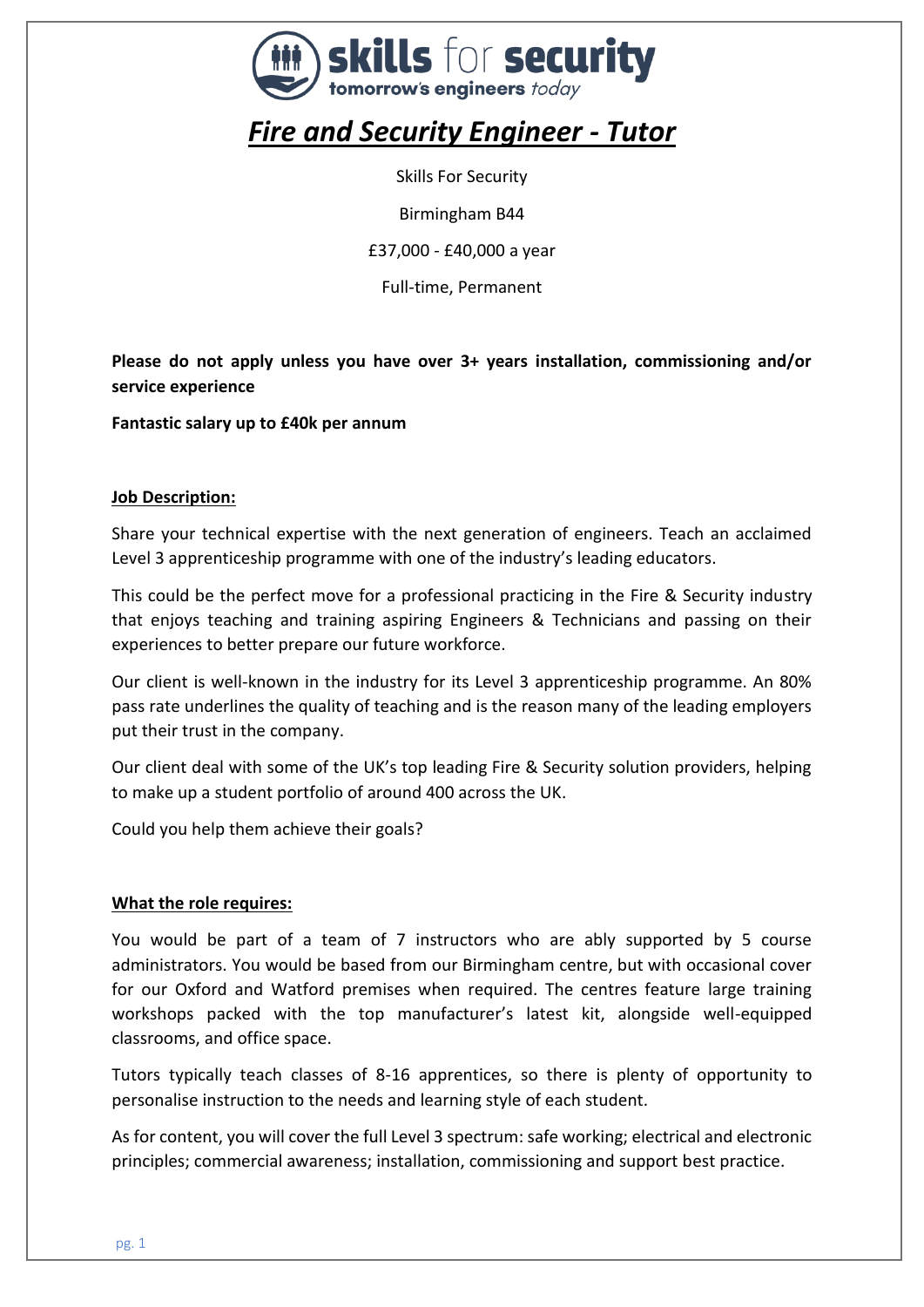

# **Required and Desired Skillset:**

## *Required:*

- Strong understanding and practical experience of Fire & Security Installation, Commissioning and Maintenance across the 4 core disciplines
- First-rate practical hand skills and the ability to demonstrate / teach the basics to the next generation of engineers
- An appetite for self-development, with a sound portfolio of professional accreditations and certifications (electrical or electronic qualifications would be preferred)
- "On Tools" experience of a 3 year minimum

#### *Desired:*

- Specialised Industry Qualifications (FIA, FireQual, Milestone Advanced, or Equivalent)
- An academic interest in the field and experience of supervising/teaching apprentices, as a trainer or as part of your engineering role
- Great presenter and communicator, who can relate to and coach different personalities with different learning styles
- Proven experience in apprenticeship delivery and support

•

#### **In return:**

Competitive salary

- 38.75 hours per week (Monday to Friday)
- 25 days' holiday plus eight statutory bank holidays
- Pension scheme
- Performance-related bonus
- Free on-site parking

#### **The potential:**

Our client is graded by OFSTED as a GOOD provider and accredited to deliver training by C&G, Highfield and SQA. The company has also earned the Matrix standard for high quality learning and teaching delivery.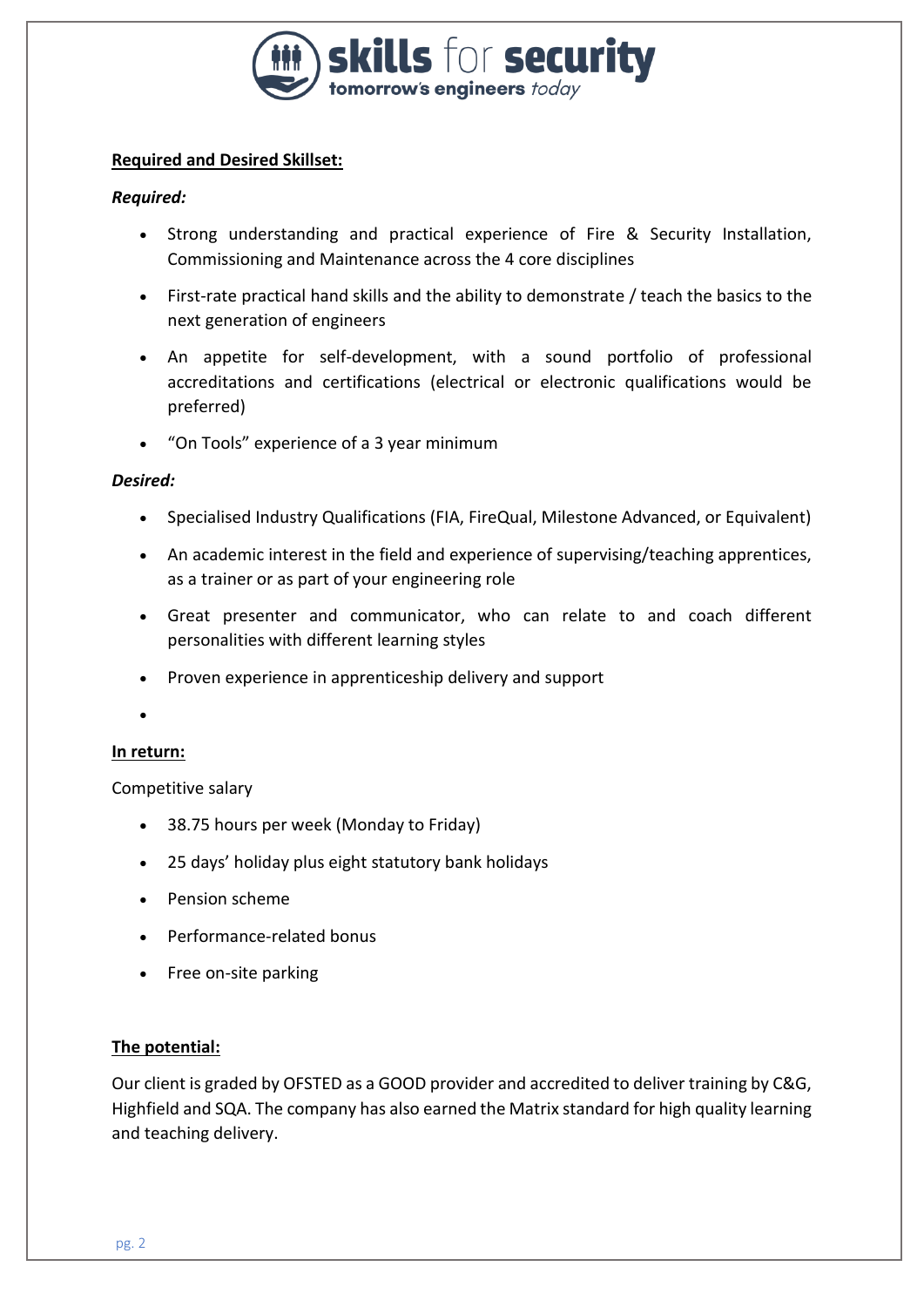

In other words, it is an excellent place to develop a career as a professional educator and you will be fully supported, including with your studies for teaching qualifications if you've yet to gain these.

You will also be part of a friendly, innovative academic team that is constantly developing new content and techniques to help students achieve their best.

With all that is happening in the company there are also great long-term prospects, offering real job security and promotion opportunities as you grow with the company.

#### **Safer Recruitment Statement:**

As we accept students under 18 years of age and take the safety of our students very seriously, please may I draw your attention to the following, should we wish to proceed with your application:

- We will require two references and these reference requests will ask specifically whether there is any reason you should not be employed in situations where you have responsibility for, or substantial access to, persons under 18.
- We will need a satisfactory explanation for any gaps in your CV.
- A DBS check will be required prior to confirmation of appointment.
- If appointed, we will need to see your passport or other proof of identity and your original certificates.

COVID-19 considerations:

All visitors and staff are required to wear a mask work surfaces are sanitised regularly

Additional pay:

• Performance bonus

Benefits:

- Company pension
- Life insurance

Schedule:

- Day shift
- Monday to Friday

COVID-19 considerations:

All visitors and staff are required to wear a mask work surfaces are sanitised regularly